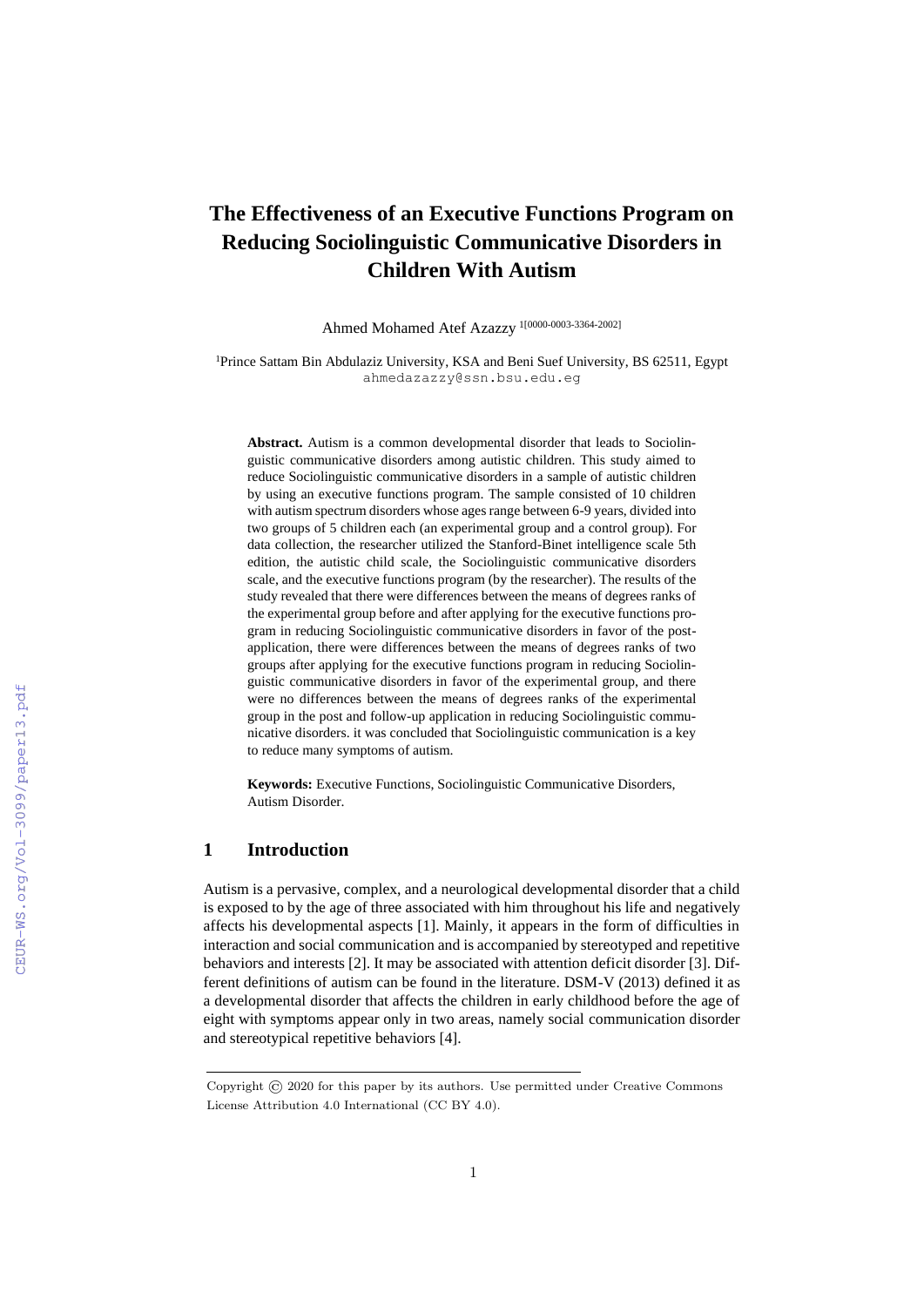The deficits of children with autism extend to include social communication disorders, which affect social skills, verbal and non-verbal communication skills (for example, eye contact and facial expressions, as well as difficulty making new friends. One of the most prominent symptoms of autism is that the autistic child characterizes by quantitative and qualitative deficits in the social communication process, a tendency towards isolation, and joining others is only under insistence. This child also has a deficiency in verbal and non-verbal communication, difficulty in understanding emotions, insistence on routine, and resistance to any change in the surrounding environment, and he suffers from challenges in language development [5]. Numerous studies agreed upon the correlative relationship between language development and executive functions, especially in meta-representations and syntactic awareness aspects among children with autism [6].

ASD More recently, autism and autistic children have become like the iceberg idea, that we only see the tip of it although the underneath is hidden. In this context, most literature confirmed their social failure, their inability to speak in general, and that they practice stereotyped behaviors and many other things, but we always differ in perspectives when talking about the causes that lead to autism disorder as illustrated by [7] study. [8] defined Sociolinguistic as the communicative verbal language usage and other expressive ways of communication such as non-verbal linguistic modalities as facial expressions in a specific context.

A child with autism spectrum disorder lacks the features of the typical child, and suffers from primary deficits that distinguish him from others as autism affects many different developmental aspects, and thus lead him to withdraw and introversion, as he refuses any external contact and connection with others [9]. Edwards & Crocker demonstrated that this is because this child lacks the ability to communicate and interact with others; as positive social interactions and good communications with others include the ability to understand the emotions and feelings of others and the reactions expected of them in different situations [10]. [11] explained that most autistic children suffer from late verbal communication in one or more aspect, and at least one-third of them will remain with this verbal deficit throughout his life, speaking few or no words. Certainly, such linguistic challenges will affect their life areas negatively as socialization, academies, independent life, and employment.

The deficiency in social skills represents the main problem for children with autism that refers to a lack of verbal and nonverbal communication skills and social understanding. Moreover, children with autism face problems in learning social interactions, in the initiation and in achieving reciprocal social interactions, therefore the researcher's idea of treatment with executive functions will positively affect their skills [12]. Many theories attempt to explain the symptoms and causes of autism. For example, [13] believe that autism is not the result of a single cause, but it is due to a combination of different factors. In general, it is usually challenging and impossible to have a single reason responsible for a specific disorder. One of the well-documented theories in this field is the executive dysfunction theory, which asserts that executive dysfunction can be recognized to underlie many of the fundamental characteristics of autism, whether in the social or non-social domains [14] and which indicates that the complex behavioral manifestations of autism are consequences of weak executive processes [15].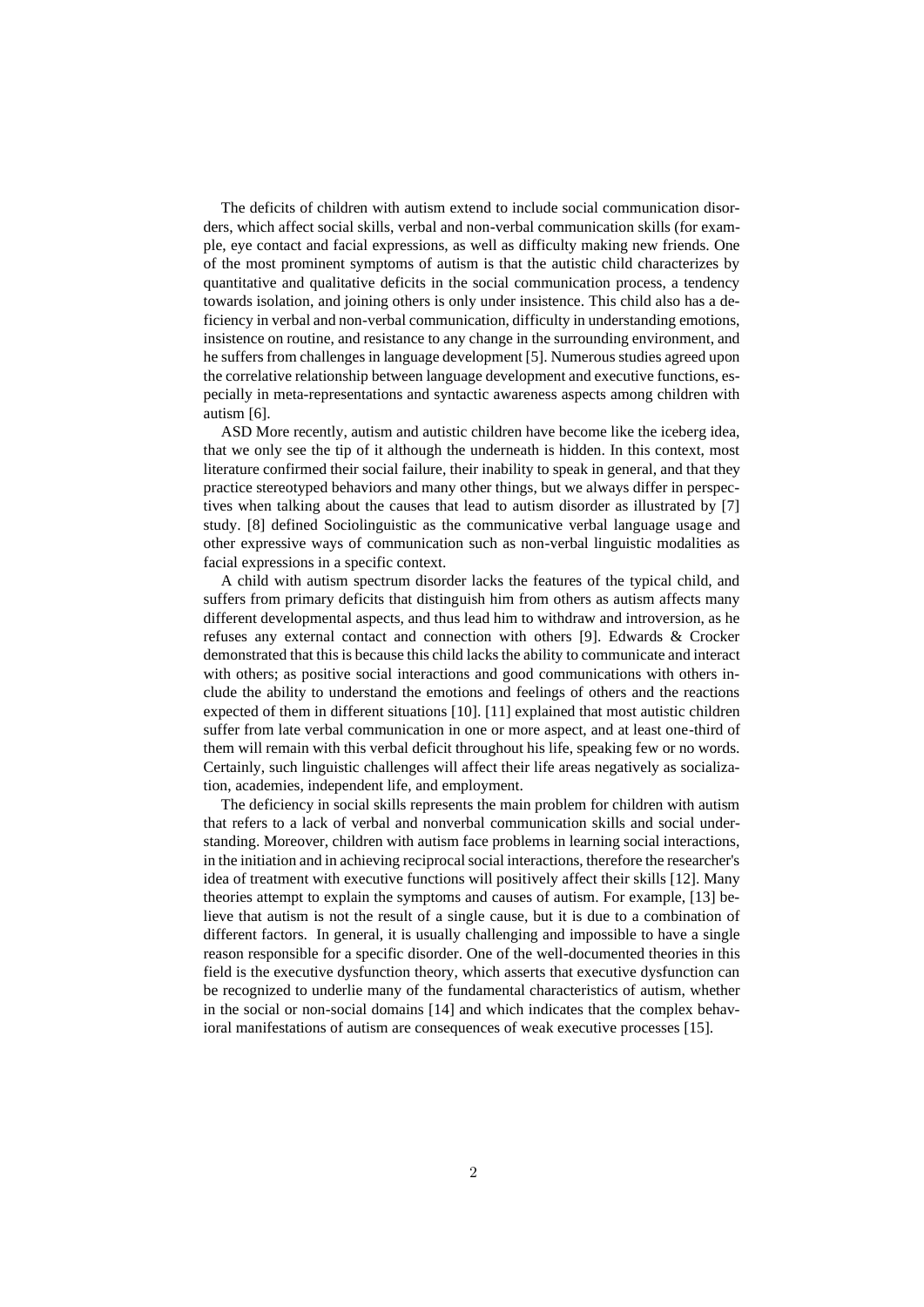Consequently, executive functioning represents a useful approach to develop social communication skills. Thus, it is necessary to assess executive function skills in young children with autism [16]. The term executive functioning was used for the first time in the mid-twentieth century to describe functions associated with the frontal cortex. The executive functions (EF) refer to a group of high-level cognitive processes, emotional and motivational skills, mediated by the prefrontal cortex of the brain [17]. Besides, they are skills that begin to develop in childhood [16]. Executive functions are functions that affect primary abilities such as memory, attention, and motor skills. For example, a person who has a deficiency in some executive function is unable to find animal names and simple words [18].

Executive functions are considered as a general goal for all adjustment essential skills, goal-oriented behavior, which are necessary skills for success in performing daily life tasks, solving problems, assessing the situation, and adapting to unexpected situations and daily pressures [19]. It also helps the individual in organizing his behavior and controlling his emotions and feelings to complete the task and act flexibly according to the current circumstances in order to achieve the goal. Besides, it makes the individual think about the consequences of his behavior before conducting it [20]. From this standpoint, executive functions consist of a set of skills, including working memory skills, cognitive flexibility, and inhibitory control skill [21].

The executive functions skills that can affect children with autism are defined clearly in literature as follows: Working memory skill refers to the ability to keep the mental representation of information in mind while simultaneously engaging in other mental processes [20]. Cognitive flexibility skill refers to the ability to move smoothly between situations and activities according to the requirements of the situation and the sequence of events [14], [16]. Inhibitory control skill refers to the ability to stop the dominant response in favor of a more adaptive response [21]. Planning skill refers to the ability to anticipate future events for a set of objectives, establish a sequence of task execution steps promptly, and prepare information and reorganize it [14]. Initiation skill refers to the ability to initiate dialogue, participation, interaction, a conversation, the ability to assist, and the ability to initiate a request or ask questions [22]. Response inhibition skill refers to the ability to intentionally prevent and automatically control past responses from interfering with responses to the new situation, and not to interfere in the performance of other unrelated tasks [15].

Therefore, executive functioning is widely used for children with autism. In this regard, previous studies indicated the significant associations between executive functioning, Sociolinguistic communicative disorders, and restrictive and repetitive behaviors among children with autism [15], [23]. The impaired executive function may be one of the hypothesized factors limiting the development of the theory of mind, which causes difficulties in the social functioning of autistic children [24]. In addition, executive function is a better indicator of Sociolinguistic communicative problems in children with autism [25].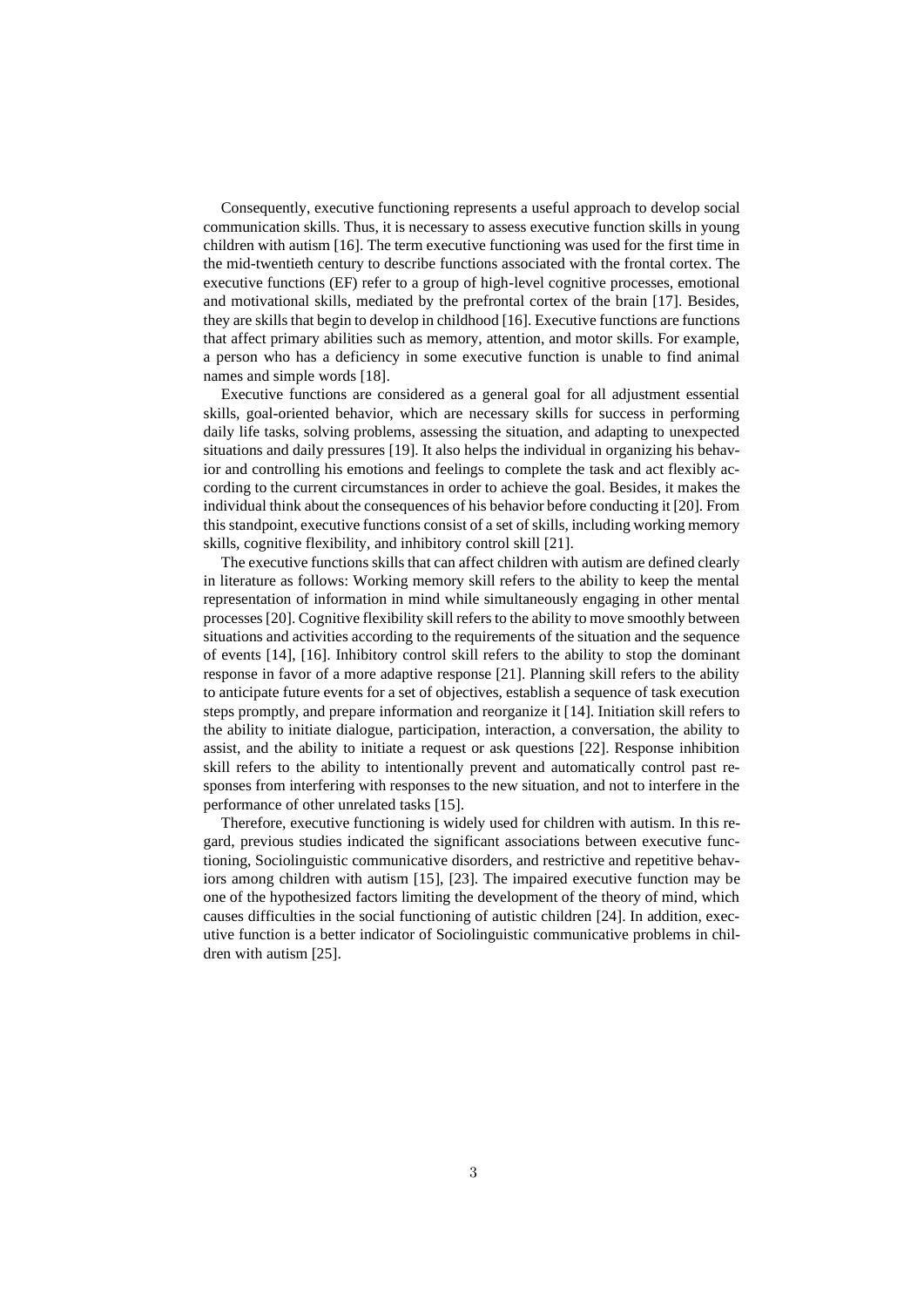## **2 Methods**

#### **2.1 Participants**

The sample of the pilot study consisted of 30 children with autism registered in some private centers for treating autism. Parents were contacted individually through special education centers, where their children were diagnosed with autism by licensed professionals, to ensure the psychometric competence of the study tools, and this sample was excluded from the basic study sample.

The basic study sample consisted of 10 children with autism disorder, divided into two groups, an experimental group and a control group of 5 children with autism spectrum disorder for each. The experimental group was exposed to the program and the control group was not exposed to the application.

**Table 1.** Participant characteristics  $(N = 10)$  5 Control + 5 Experimental.

|                                         | М     | SD    | Range      |
|-----------------------------------------|-------|-------|------------|
| Age                                     | 7.8   | 0.894 | $6.4 - 9$  |
| IQ                                      | 91.9  | 5.3   | $85 - 100$ |
| Sociolinguistic communicative disorders | 103.7 | 12.37 | 81 - 114   |

The researcher homogenized the characteristics of the two groups in terms of age, intelligence, and Sociolinguistic communicative disorders using the Mann-Whitney Test as shown in table 2.

| Pretest    | Group        | N | Mean | Sum   | U    | 7.    | P     |
|------------|--------------|---|------|-------|------|-------|-------|
|            |              |   | Rank | Ranks |      |       |       |
| Age        | Control      | 5 | 5.6  | 28    | 12   | 0.106 | 0.916 |
|            | Experimental | 5 | 5.4  | 27    |      |       |       |
| Intelli-   | Control      | 5 | 5.7  | 28.5  | 11.5 | 0.211 | 0.833 |
| gence      | Experimental | 5 | 5.4  | 26.5  |      |       |       |
| <b>SCD</b> | Control      | 5 | 5    | 25    | 10   | 0.530 | 0.596 |
|            | Experimental |   | 6    | 30    |      |       |       |

 **Table 2.** Mann-Whitney Test Results for the Experimental and Control Group.

The results of Table 2 indicate that there are no statistically significant differences between the mean scores of the experimental and control groups in age, intelligence, and Sociolinguistic communicative disorders, thereby guaranteeing the homogeneity of the sample.

### **2.2 Research methodology**

This study used the experimental approach of the two-group experimental design (the experimental group and the control group) for its relevance to the characteristics of the study sample "children with autism". In this regard, the researcher utilized the pre and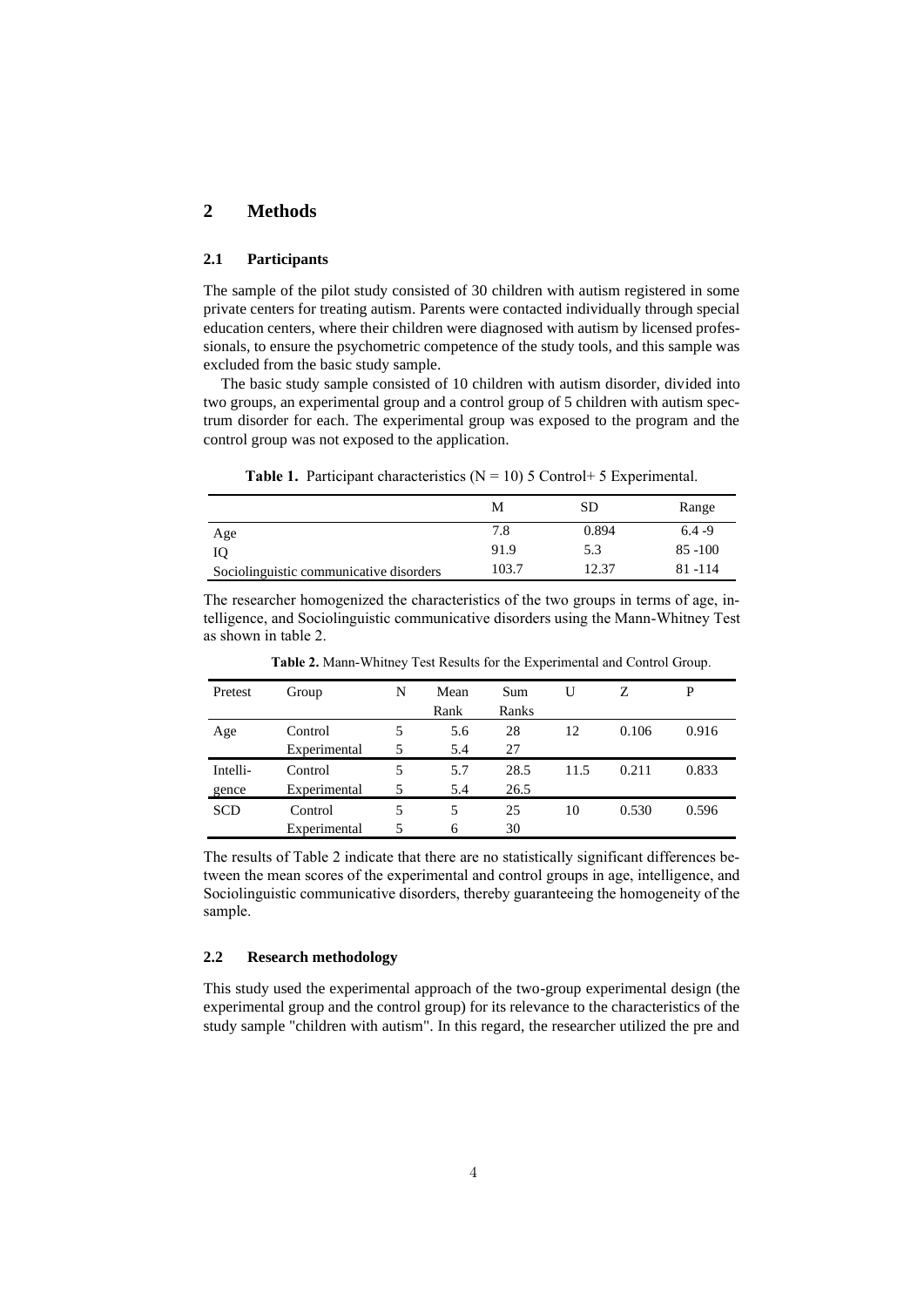post-measurement for the experimental and control groups and then the follow-up measurement for the experimental group only.

#### **2.3 Measures**

**Stanford-Binet Scale 5th Edition (Prepared by [26]):** It is used to measure the individual's cognitive abilities and intelligence from the age of two to 85 years old. The well-known use of the Stanford-Binet scale includes the diagnosis of various cases of cognitive delay in young children, mental retardation, learning difficulties, and mental giftedness Sample.

**The Autistic Child Scale (Prepared by [27]):** This scale consists of 28 items to which the specialist or parents answer with (yes) or (no). These items manifest the symptoms of autism.

**Sociolinguistic communicative disorders Scale (Prepared by the Researcher):** The scale consists of 39 items, distributed on three sub-dimensions, which are: the social skills disorder 12 items, verbal Language skills disorders 14 items, and Non-verbal Language 13 items, participants have to choose one answer from three alternatives according to Likert's three points scale method always 3 scores, sometimes 2 scores, rarely 1 score. All statements are negative expressions, and thus the children's scores on the scale ranged from 39:117. A higher score on the scale indicates an increased presence of Sociolinguistic communicative disorders in children with autism, and a low score indicates a lower presence of Sociolinguistic communicative disorders for them. the researcher calculated the Alpha Cronbach coefficient that was 0.854 for the social skills disorder dimension, 0.706 for the verbal Language disorders dimension, and 0.784 for the Non-verbal Language, where all values were statistically significant at the 0.01 significance level, thus the scale is reliable. Besides, the researcher verified scale validity through inter-rater validity and internal consistency. Therefore, the scale of Sociolinguistic communicative disorders as a whole has internal validity.

**The Executive Functions program for children with autism (prepared by the researcher):** The executive functions program relies on brain functions to regulate other functions of the child with autism disorder, and the ability to manage his life activities through a set of higher cognitive processes, emotional and motivational skills that mediate the prefrontal cortex of the brain that aims to direct the child's behavior to achieve the goal and regulate his behavior in order to achieve a great deal of meaningful social communication [19]. The current program aims to Sociolinguistic communicative disorders in children with autism by using an executive function program and monitoring the extent to which individuals participating are retaining training gains after the program ends. The number of sessions consisted of 39 sessions, and the duration of each session was 45 minutes in which a set of techniques was used, including positive reinforcement, role-playing, modeling, prompting, shaping, repetition, organization, and homework.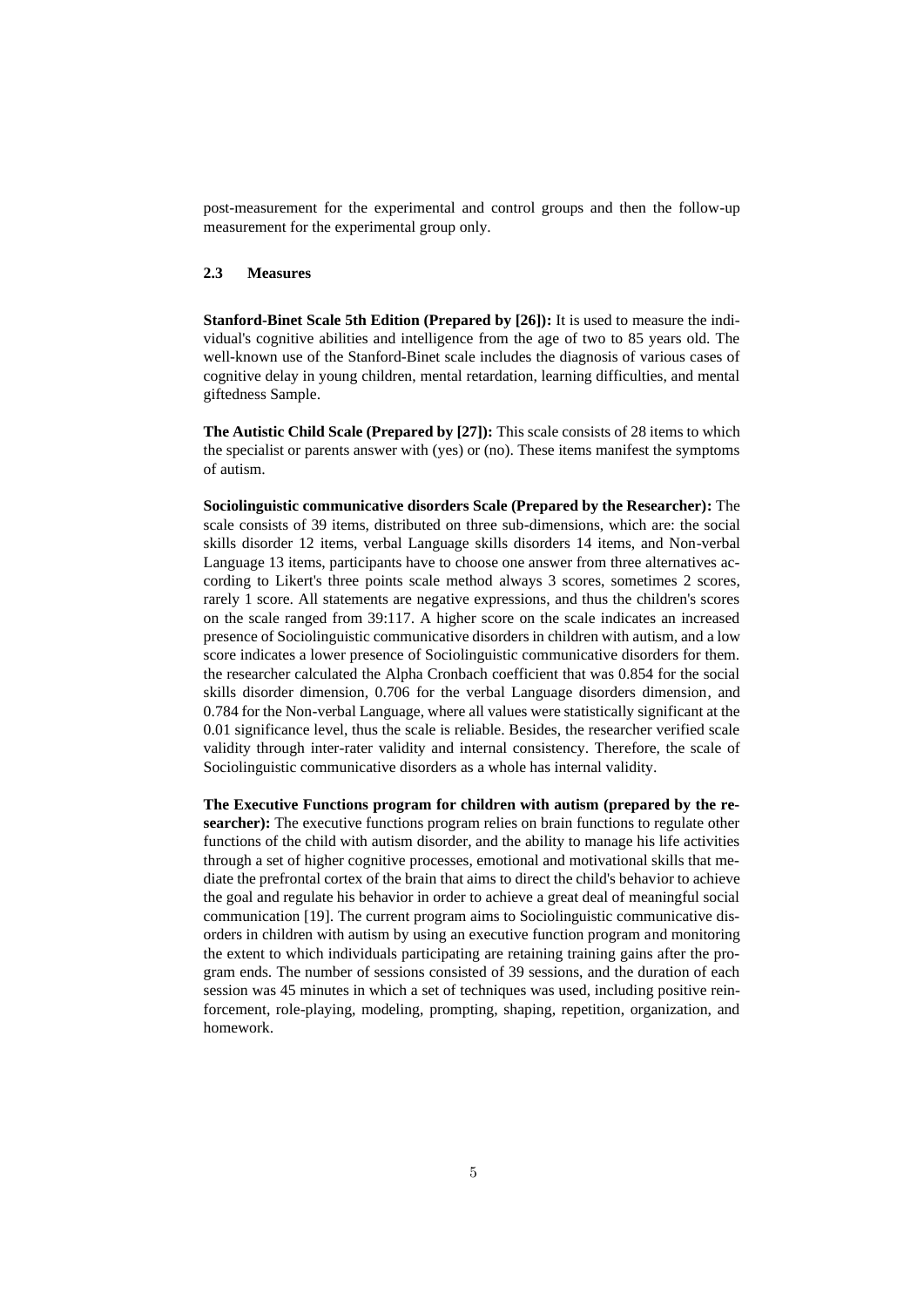## **3 Results**

| Variables              | Scale         | N        | Mean-R   | Sum-R            | Z    | P         |
|------------------------|---------------|----------|----------|------------------|------|-----------|
| Social Skills Disorder | Negative rank | 5        | 3        | 15               | 2.04 | $0.041**$ |
|                        | Positive rank | $\theta$ | $\Omega$ | $\boldsymbol{0}$ |      |           |
|                        | Equal         | 0        |          |                  |      |           |
| Verbal Language        | Negative rank | 5        | 3        | 15               | 0.03 | $0.042**$ |
|                        | Positive rank | $\theta$ | $\Omega$ | 0                |      |           |
|                        | Equal         | 0        |          |                  |      |           |
| Non-verbal Lang        | Negative rank | 5        | 5        | 25               | 0.02 | $0.043**$ |
|                        | Positive rank | $\theta$ | $\Omega$ | 0                |      |           |
|                        | Equal         | 0        |          |                  |      |           |

**Table 3.** The Wilcoxon signed-rank test of the two correlated samples (Pre-test & post-test)

\*\*  $p<0.05$ .

Results demonstrated that there were statistically significant differences between the pre-post measurement application scores of the experimental group in favor of the postapplication in social skills disorder (z= 2.04; p<.05), verbal Language disorder (z= 2.03; p<.05), Non-verbal Language (z= 2.02; p<.05) indicating the strong effect of the program used in the current study in reducing the level of Sociolinguistic communicative disorders among children with autism- the sample under study.

**Table 4.** The results of the Wilcoxon Signed-Rank test of the two correlated samples (Posttest-3wks after)

| Variables                            | Scale         | N              | Mean-R | $Sum-R$ | Z       | P     |  |
|--------------------------------------|---------------|----------------|--------|---------|---------|-------|--|
| Social Skills Disorder Negative rank |               |                | 1.5    | 1.5     | $-0.82$ | 0.414 |  |
|                                      | Positive rank | 2              | 2.25   | 4.5     |         |       |  |
|                                      | Equal         | 2              |        |         |         |       |  |
| Verbal Language                      | Negative rank |                | 2      | 2       | 0.45    | 0.655 |  |
|                                      | Positive rank |                |        | 1       |         |       |  |
|                                      | Equal         | 3              |        |         |         |       |  |
| Non-verbal Lang                      | Negative rank |                | 2.5    | 2.5     | 0.27    | 0.785 |  |
|                                      | Positive rank | 2              | 1.75   | 3.5     |         |       |  |
|                                      | Equal         | $\overline{c}$ |        |         |         |       |  |

Besides, results revealed that there are no differences between the experimental group post and follow-up measurement application (after three weeks) in the social skills disorder (z= -, 816; p>0.05), verbal Language (z= -, 447; p>0.05), Non-verbal Language  $(z = -.272; p > 0.05)$ . This indicated the stability of the program's effect for a period of time among children with autism- the sample under study.

**Table 5.** The results of The Mann-Whitney test of two independent samples (Posttest)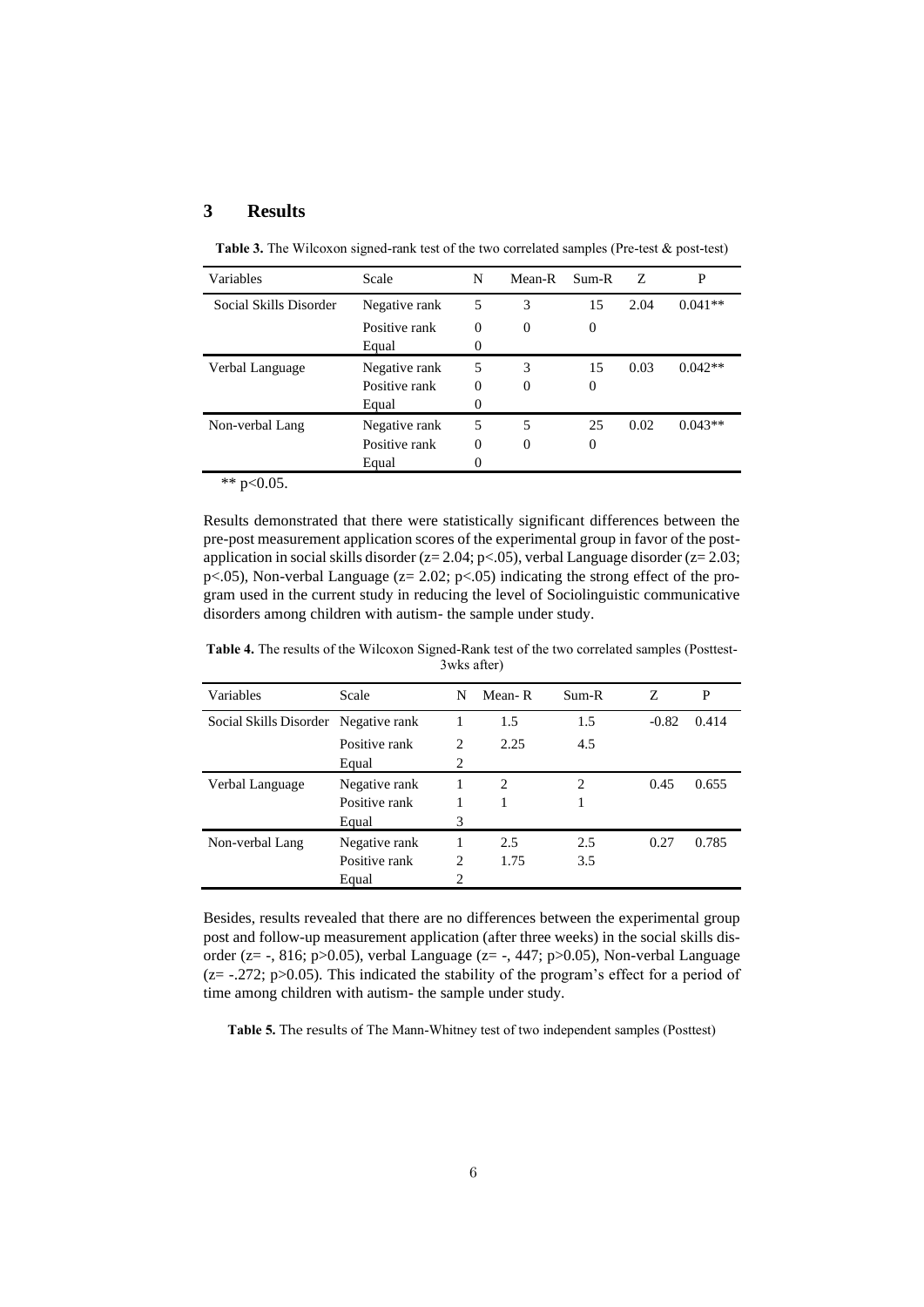| Variables                  | Scale        | N | Mean-R | Sum-R | U              |         |          |
|----------------------------|--------------|---|--------|-------|----------------|---------|----------|
| Social Skills Dis- Control |              |   | 8      | 40    | $0.00^{\circ}$ | $-2.65$ | $0.008*$ |
| order                      | Experimental | 5 | 3      | 15    |                |         |          |
| Verbal Language            | Control      |   | 8      | 40    | $0.00^{\circ}$ | $-2.63$ | $0.009*$ |
|                            | Experimental | 5 | 3      | 15    |                |         |          |
| Non-verbal Lan- Control    |              |   | 5      | 40    | $0.00^{\circ}$ | $-2.64$ | $0.008*$ |
| guage                      | Experimental |   | 3      | 15    |                |         |          |

\*p<0.01.

Moreover, results illustrated there were differences between the means of scores of the experimental and control group post measurement in the social skills disorder  $(z=$  -, 2.652; p<.01), verbal Language ( $z = -2.627$ ; p<.01), Non-verbal Language ( $z = -2.635$ ; p<.01), indicating the stability of the program's effect for a period of time among children with autism- the sample under study.

## **4 Discussion**

The purpose of this study was to investigate the effectiveness of an executive functions program in reducing Sociolinguistic communicative disorders in children with autism. Previous studies have shown that executive functions can be used with children with autism to improve a set of practices or to reduce a group of disorders, especially Sociolinguistic communicative disorders using effective training of executive functions. Numerous studies agreed upon the correlative relationship between language development and executive functions, especially in meta-representations and syntactic awareness aspects among children with autism [6], [13], [28].

Analyzing results revealed that there were differences between the experimental group in the pre and post-scale application in favor of the post-application and that there were statistically significant differences between the experimental and control group in the post-scale application in favor of the experimental group, indicating that the program applied in this study that is based on using the executive functions has contributed significantly to reduce Sociolinguistic communicative disorders among children with autism in the experimental group compared with those in the control group. These results are inconsistent with the results of many previous studies [29-30].

In this regard, previous studies showed that children who suffer from behavioral symptoms have executive functions impairment than their peers because they are unable to direct their behaviors to achieve a specific purpose, and they do not have any initiation to plan, organize, and develop strategies to solve a problem, this was confirmed by many studies as [31]. While there executive functioning is broadly related to ASD, few studies expecting the relationship between executive functioning and autism. In this regard [15] revealed a significant relationship between executive functioning and restricted and repetitive behaviors. Besides, they asserted the relationship between the two variables especially, in the social domain in children and adolescents with and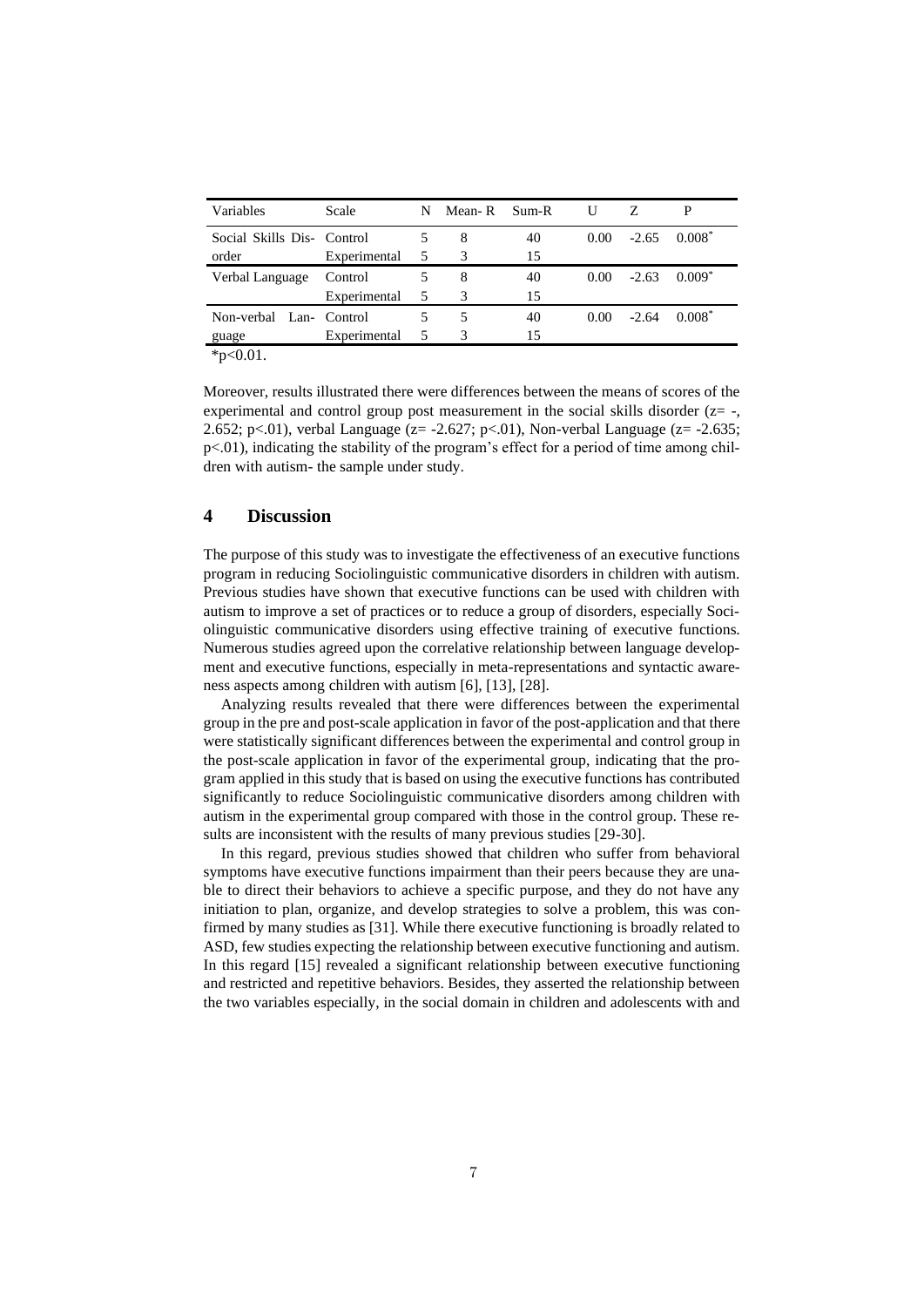without ASD. Other researchers concluded that EF dysfunctions are associated with language deficits [32].

In the current study, the program sessions were conducted over a period of 15 weeks. The results indicated that executive functions helped in reducing three main areas of Sociolinguistic communicative disorders (social skills disorder, verbal Language and Non-verbal Language), compared to the control group whose Sociolinguistic communicative disorders remained without a decrease. The researcher attributes these results for different reasons. Firstly, children of the experimental group received effective training on executive function strategies that are characterized by modernity in their approach and application and based on the scientific and methodological basis in reducing communication disorders among people with autism. The effect of this program was evident in the experimental group, and in contrast, the control group received regular training without targeting their behavior and social skills. Secondly, executive functions are considered as one of the most important strategies used nowadays all over the world to modify the behaviors of children with autism in particular and those with special needs in general in integrated classrooms, or in behavior modification rooms and centers. That this program is based on scientific foundations and theories, which asserted in the importance of taking into consideration individual differences through learning more about their abilities, learning styles, and intelligence preferences. This is consistent with the scientific method and the psychological logic as asserted in the findings of [25], [33] studies.

The researcher attributes the improvement in Sociolinguistic communicative disorders among the children of the experimental group to the content of the training program on the executive functions that were selected, starting with the techniques that were used such as the technique of reinforcement, shaping, sequencing, modeling, prompting, gradual exclusion, task analysis, feedback, and the role-playing. In addition to the set of skills targeted in the current program such as the skill of positive communication with others through the methods of visual communication with others via activities and play, the skill of attention, the skill of developing response inhabitation that was done by reducing the child's movement, developing his awareness of the desired behavior, and replacing the unwanted behavior to a desirable one. The program targeted also the skill of initiation such as initiation of greeting others, initiation of a request to play with others, the initiation of daily life activities, and the initiation to help others, all of which are behaviors that develop Sociolinguistic communicative, the ability to make new friends and increase verbal and non-verbal communication skills.

Moreover, the researcher utilized the cognitive flexibility skills such as accepting others in play and place, and classification skills such as classifying types of food and similar shapes, the planning skills such as arranging steps for brushing teeth, and working memory skills such as remembering the places of things and remembering the names of games. Undoubtedly, all these skills and experiences provide an opportunity for the trainees to arouse their strengths and try to develop their weaknesses as training differed from one child to another and from one executive function to another. This result id logical and consistent with study results [24].

The results also confirmed that there were no statistically significant differences between the post and follow-up measures of the experimental group in Sociolinguistic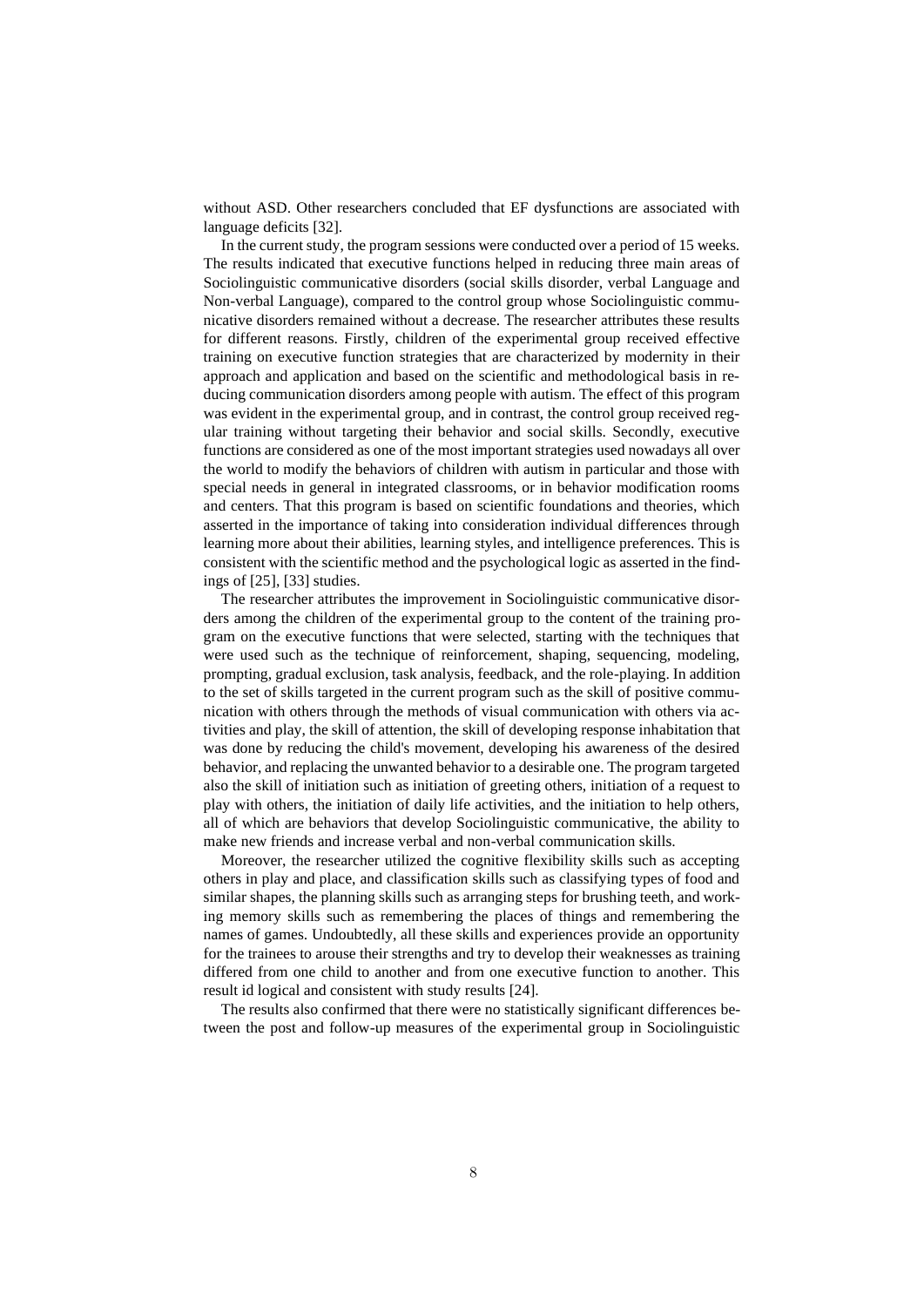communicative disorders, and this indicates that the experimental group had received training in Sociolinguistic communicative disorders such as social skills, verbal Language of Non-verbal Language with others for children with autism. This result demonstrated the effectiveness of the program in improving the personal, social, and performance aspects of children with autism. We find that the development of Sociolinguistic communicative that has become acquired and trained in it increased assistance, compassion, obedience, and responsibility towards others and this was a treat for many behavioral and social disorders, including social communication disorder that these children suffer from. These results were consistent with study results [34] confirming that there were no differences between the post and follow-up application of the experimental group in Sociolinguistic communicative disorders for children with autism disorder.

# **5 Conclusions**

From the above-mentioned, the results of the current study supported training through executive functions in improving the Sociolinguistic communicative skills of children with autism and developing their academic, personal, social, and interactive capabilities which are closely related to their progress in behavioral skills and result in the use of positive behavioral skills in interaction with life situations. Communication, attention, response, initiation, cognitive flexibility, classification, planning, and working memory skills should be developed because they are essential skills for these children with autism disorder that helps to improve communication between the child and his surroundings. Besides, the use of techniques must be diversified with these children so that the child does not become bored. So, the researcher suggests the application of the executive functions training program used in this study on other groups such as the mentally handicapped, Asperger's, the hearing impaired ... etc., and measuring tools must be developed to identify and diagnose Sociolinguistic communicative disorders for children of preschool age so that these disorders do not worsen in the future.

#### **References**

- 1. Masi, A., DeMayo, M. M., Glozier, N., Guastella, A. J.: An Overview of Autism Spectrum Disorder, Heterogeneity and Treatment Options. Neuroscience Bulletin, 33(2), 183–193 (2017). https://doi.org/10.1007/s12264-017-0100-y
- 2. American, P. A.: Diagnostic and statistical manual. 5nd edn. Author, Washington (2013). https://doi.org/10.1176/appi.books.9780890425596
- 3. Mundy, P.: A review of joint attention and social-cognitive brain systems in typical development and autism spectrum disorder. European Journal of Neuroscience, 47(6), 497–514 (2017). https://doi.org/10.1111/ejn.13720
- 4. Demetriou, E. A., DeMayo, M. M., Guastella, A. J.: Executive Function in Autism Spectrum Disorder: History, Theoretical Models, Empirical Findings, and Potential as an Endophenotype. Frontiers in Psychiatry, 10, 753 (2019). https://doi.org/10.3389/fpsyt.2019.00753
- 5. Ploog, B. O., Scharf, A., Nelson, D., Brooks, P. J.: Use of Computer-Assisted Technologies (CAT) to Enhance Social, Communicative, and Language Development in Children with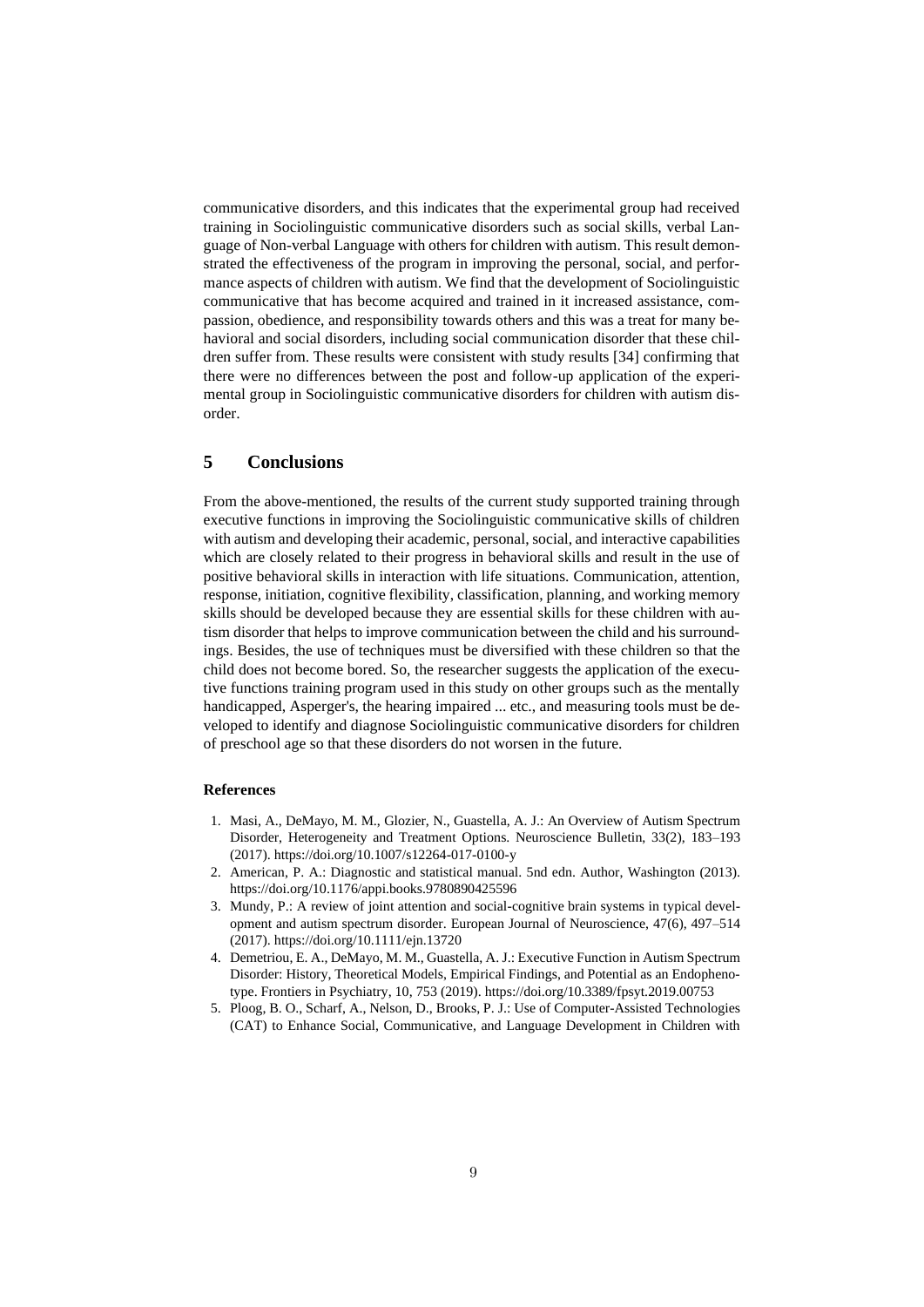Autism Spectrum Disorders. Journal of Autism and Developmental Disorders, 43(2), 301– 322 (2012). https://doi.org/10.1007/s10803-012-1571-3

- 6. Sun, I., Fernandes, F.: Effects of executive function stimulation in the language improvement of children with ASD. European Psychiatry, 41, S306. (2017). https://doi.org/10.1016/j.eurpsy.2017.02.199
- 7. Baio, J., Wiggins, L., Christensen, D. L., Maenner, M. J., Daniels, J., Warren, Z., Dowling, N. F.: Prevalence of Autism Spectrum Disorder Among Children Aged 8 Years Autism and Developmental Disabilities Monitoring Network, 11 Sites, United States, 2014. MMWR. Surveillance Summaries, 67(6), 1–23 (2018). https://doi.org/10.15585/mmwr.ss6706a1
- 8. Parola, A., Berardinelli, L., Bosco, F. M.: Cognitive abilities and theory of mind in explaining communicative-pragmatic disorders in patients with schizophrenia. Psychiatry Research, 260, 144–151 (2018). https://doi.org/10.1016/j.psychres.2017.11.051
- 9. Schriber, R. A., Robins, R. W., Solomon, M.: Personality and self-insight in individuals with autism spectrum disorder. Journal of Personality and Social Psychology, 106(1), 112–130 (2014). https://doi.org/10.1037/a0034950
- 10. Rousseau, L.: Psychological Processes in Deaf Children with Complex Needs an evidence based practical guide - By Lindsey Edwards and Susan Crocker. British Journal of Special Education, 35(3), 187–188 (2008). https://doi.org/10.1111/j.1467-8578.2008.00393\_4.x
- 11. Koegel, L.K., Bryan, K.M., Su, P., Vaidya, M., Camarata, S.: Intervention for Non-verbal and Minimally-Verbal Individuals with Autism: A Systematic Review. Int J Pediatr Res, 5(2), 1-16 (2019). https://doi.org/10.23937/2469-5769/1510056
- 12. King-Sears, M. E.: Using Teacher and Researcher Data to Evaluate the Effects of Self-Management in an Inclusive Classroom. Preventing School Failure: Alternative Education for Children and Youth, 52(4), 25–36 (2008). https://doi.org/10.3200/psfl.52.4.25-36
- 13. Bosco, F. M., Parola, A., Sacco, K., Zettin, M., Angeleri, R.: Communicative-pragmatic disorders in traumatic brain injury: The role of theory of mind and executive functions. Brain and Language, 168, 73–83 (2017). https://doi.org/10.1016/j.bandl.2017.01.007
- 14. Hill, E. L. Evaluating the theory of executive dysfunction in autism. Developmental Review, 24(2), 189–233 (2004). https://doi.org/10.1016/j.dr.2004.01.001
- 15. Leung, R. C., Vogan, V. M., Powell, T. L., Anagnostou, E., Taylor, M. J.: The role of executive functions in social impairment in Autism Spectrum Disorder. Child Neuropsychology, 22(3), 336–344 (2015). https://doi.org/10.1080/09297049.2015.1005066
- 16. McEvoy, R. E., Rogers, S. J., Pennington, B. F.: Executive Function and Social Communication Deficits in Young Autistic Children. Journal of Child Psychology and Psychiatry, 34(4), 563–578 (1993). https://doi.org/10.1111/j.1469-7610.1993.tb01036.x
- 17. Favre, T., Hughes, C., Emslie, G., Stavinoha, P., Kennard, B., Carmody, T.: Executive Functioning in Children and Adolescents with Major Depressive Disorder. Child Neuropsychology, 15(1), 85–98 (2008). https://doi.org/10.1080/09297040802577311
- 18. Singer, B. D., Bashir, A. S.: What Are Executive Functions and Self-Regulation and What Do They Have to Do with Language-Learning Disorders? Language Speech and Hearing Services in Schools, 30(3), 265 (1999). https://doi.org/10.1044/0161-1461.3003.265
- 19. Araujo, E. A., Jané-Ballabriga, M., Bonillo, A., Capdevilla, C.: Executive Function Deficits and Symptoms of Disruptive Behavior Disorders in Preschool Children. Universities Psychological, 13(4), 1267-1278 (2014). https://doi.org/10.11144/javeriana.upsy13-4.efds
- 20. Geary, D. C., Hoard, M. K., Nugent, L., Byrd-Craven, J.: Development of Number Line Representations in Children with Mathematical Learning Disability. Developmental Neuropsychology, 33(3), 277–299 (2008). https://doi.org/10.1080/87565640801982361